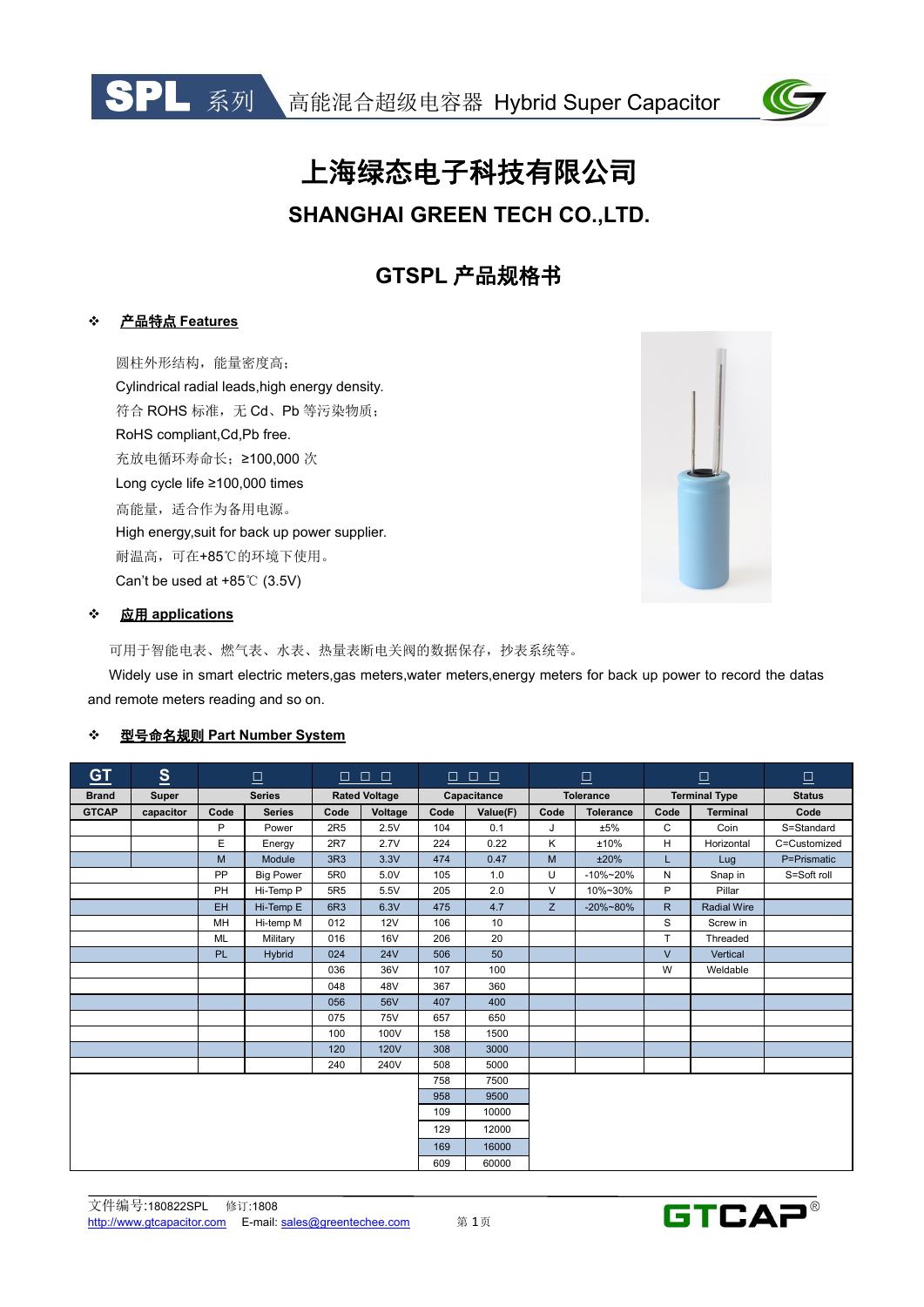



## 产品性能 **specifications**

| 系列<br>产品性能 specifications                 | 高能混合超级电容器 Hybrid Super Capacitor  |
|-------------------------------------------|-----------------------------------|
| 产品型号<br>Part Number                       | GTSPL-3R8-706ZR                   |
| 额定电压<br>Rated Voltage                     | 3.8V                              |
| 最低工作电压<br>Min. Operating Voltage          | 2.5V                              |
| 浪涌电压<br>Surge Voltage                     | 4.2V                              |
| 标称容量<br>Rated Capacitance                 | <b>70F</b>                        |
| 容量允许公差<br>Capacitance Tolerance           | -20%~+80%                         |
| 最大交流内阻<br>Max. ESR/AC @1KHz               | $100 \text{m}\Omega$              |
| 最大直流内阻<br>Max. ESR/DC                     | $250m\Omega$                      |
| 额定充电电流<br>Rated Charge-discharge Current  | 0.35A                             |
| 最大充电电流<br>Max.Charge-discharge Current<5s | 3.0A                              |
| 自放电电流 3个月<br>Self-discharge 3 months      | $\leq 2.5\mu A$                   |
| 最大漏电流<br>Max. Leakage Current 72hrs       | $\leq$ 8.0µA                      |
| 工作温度<br><b>Operating Temperature</b>      | $-40^{\circ}$ C ~+85 $^{\circ}$ C |
| 存储温度<br>Storage Temperature               | 10°C~+50°C                        |
| 循环寿命<br>Cycle Life                        | >100,000 times                    |
| 重量<br>Weight                              | 3.5g                              |